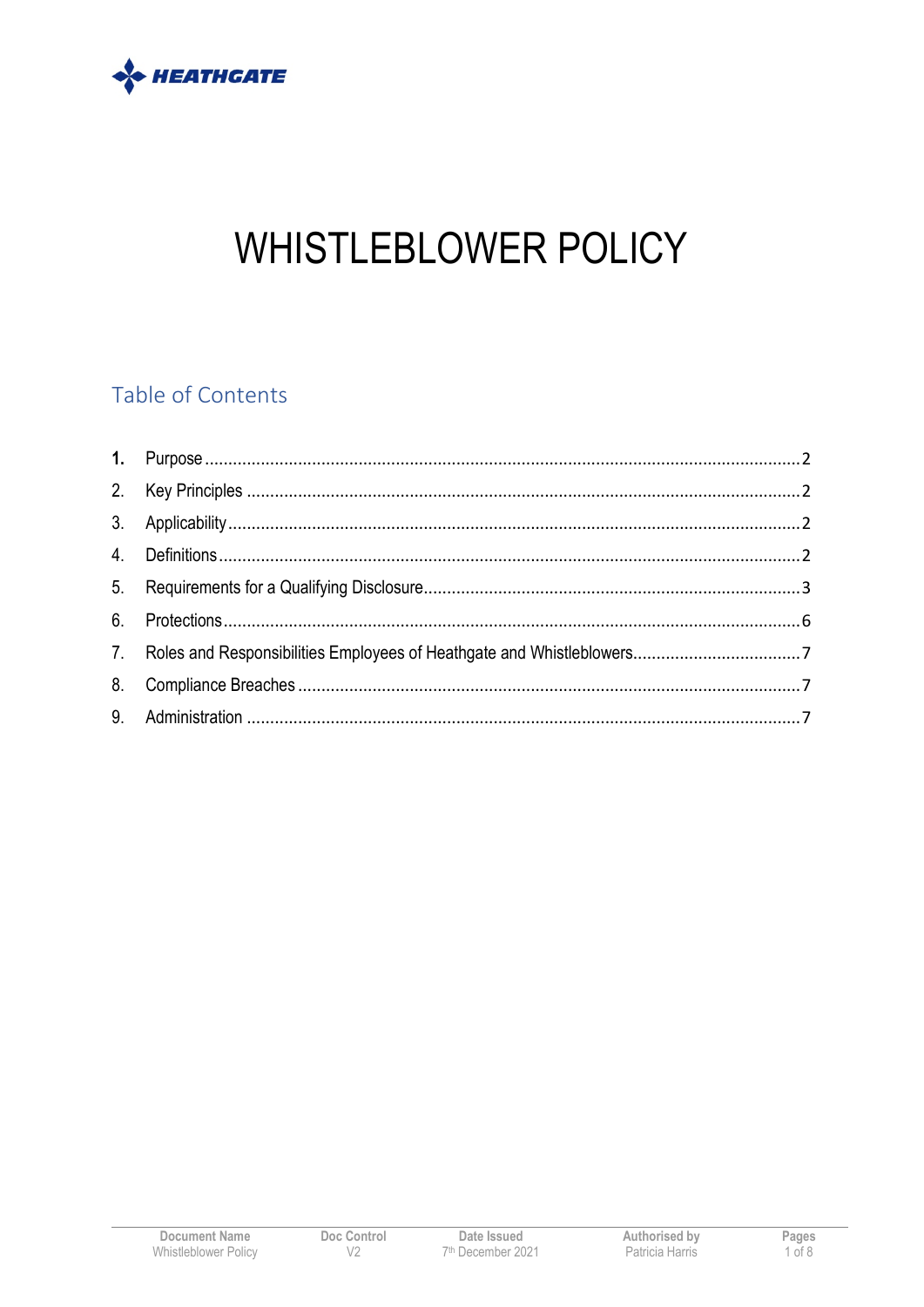

## 1. Purpose

1.1 This Whistleblower Policy sets out when a disclosure may qualify for protection under the Whistleblower Protection Scheme in the Corporations Act 2001 (Cth) (**Whistleblower Protection Scheme**).

The purpose of this policy is to:

- (a) encourage the disclosure of reportable conduct by Whistleblowers;
- (b) set out who is entitled to protection as a Whistleblower under this policy;
- (c) explain the protections Whistleblowers are entitled to under this policy; and
- (d) set out how disclosures made by Whistleblowers will be handled by Heathgate.

## 2. Key Principles

- 2.1 Heathgate Resources Pty Ltd (**Heathgate**) values and promotes a speaking up culture, where all Whistleblowers feel comfortable to raise matters that are of legitimate concern to them, including in relation to a potential breach of any legal or regulatory requirement or policy.
- 2.2 Our Whistleblower Policy is an important tool in deterring corrupt, illegal or other undesirable conduct.

# 3. Applicability

- 3.1 This Whistleblower Policy applies in respect of disclosures that may qualify for protection under the Whistleblower Protection Scheme.
- 3.2 This Policy must be considered in conjunction with any applicable legislation.

## 4. Definitions

In this policy:

- 4.1 'Detriment' includes without limitation:
	- (a) dismissal of an employee;
	- (b) injury of an employee in his or her employment;
	- (c) alteration of an employee's position or duties to his or her disadvantage;
	- (d) discrimination between an employee and other employees;
	- (e) harassment or intimidation of a person;
	- (f) harm or injury to a person, including psychological harm;
	- (g) damage to a person's property, reputation, business or financial position; or
	- (h) any other damage to a person.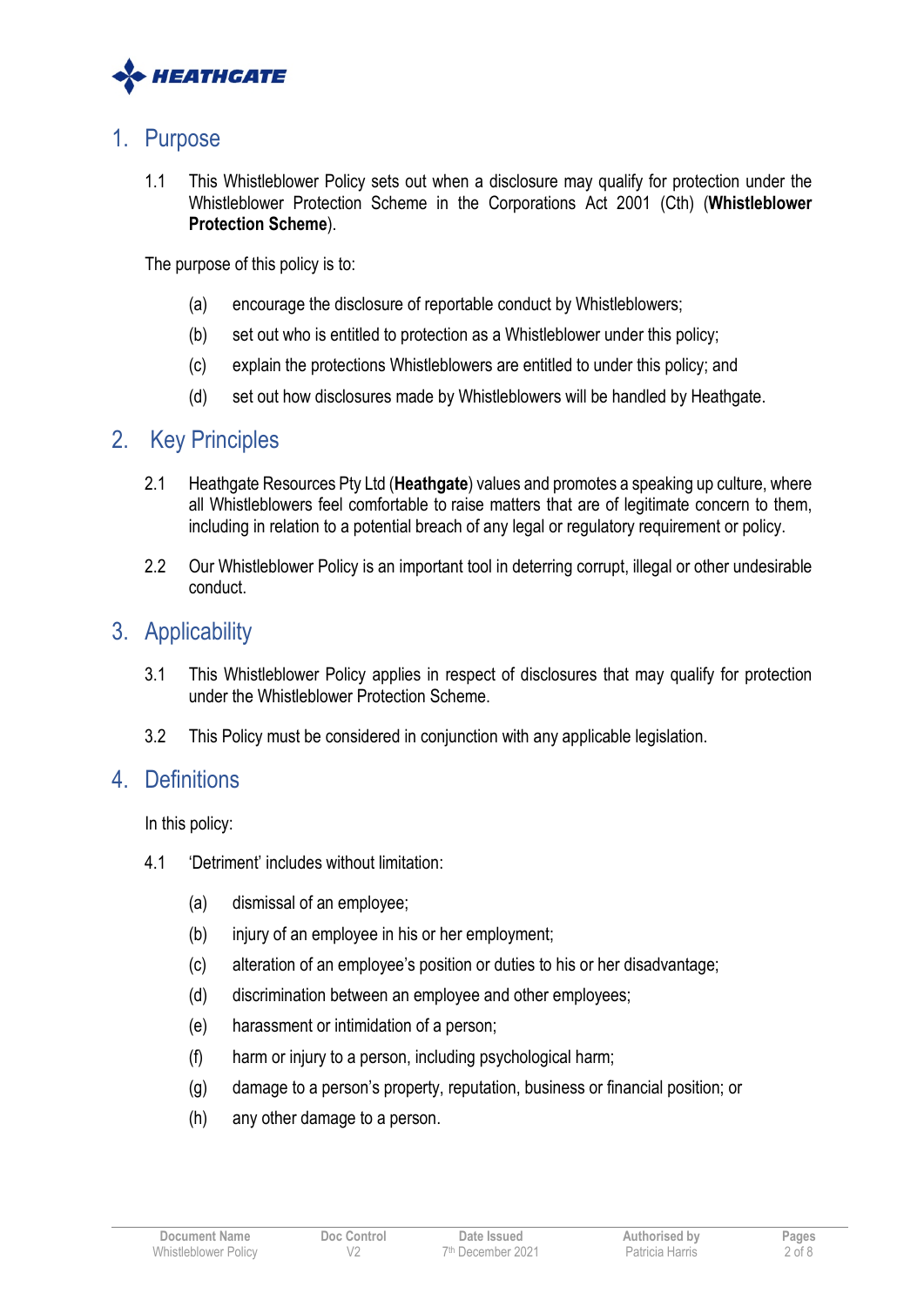

- 4.2 'Company' means Heathgate, its subsidiaries and related bodies corporate.
- 4.3 'Qualifying Disclosure' means a disclosure qualifying under section 1317AA of the Corporations Act 2001 (Cth), as outlined by that section and summarised in paragraph 5.1 of this policy.

# 5. Requirements for a Qualifying Disclosure

#### **Qualifying Disclosures**

5.1 A Qualifying Disclosure under the Whistleblower Protection Scheme is when a Whistleblower makes a disclosure to an Eligible Recipient (defined below at 5.3) and the Whistleblower has reasonable grounds to suspect that the information concerns a Disclosable Matter (defined below at 5.4).

#### **Whistleblower**

- 5.2 A "Whistleblower" is any current or former:
	- (a) officer (including a director) or employee of any Heathgate entity;
	- (b) individual who supplied goods or services to any Heathgate entity;
	- (c) employee of a person that supplies goods or services to any Heathgate entity;
	- (d) individual who is an associate of any Heathgate entity; and
	- (e) any individual who is a relative, spouse or dependant (or the dependant of a spouse) of any of the above persons.

#### **Who is an Eligible Recipient?**

- 5.3 An "Eligible Recipient" is:
	- (a) any person authorised by Heathgate to receive disclosures that may qualify for protection under the Whistleblower Protection Scheme. Heathgate authorises the Chief Human Resources Officer and the Chief Financial Officer to receive such disclosures;
	- (b) any auditor (internal or external) or actuary of Heathgate; or
	- (c) a senior manager or officer of Heathgate. Heathgate regards the President, Geology Manager, Operations Manager, Chief Human Resources Officer and the Chief Financial Officer as the senior managers of Heathgate.

#### **What is a Disclosable Matter? Making a disclosure**

- 5.4 A "Disclosable Matter" under the Whistleblower Protection Scheme is information that:
	- (a) concerns misconduct or an improper state of affairs or circumstances in relation to any entity within Heathgate; or
	- (b) indicates that Heathgate or any related entity or one of its officers or employees has engaged in conduct that: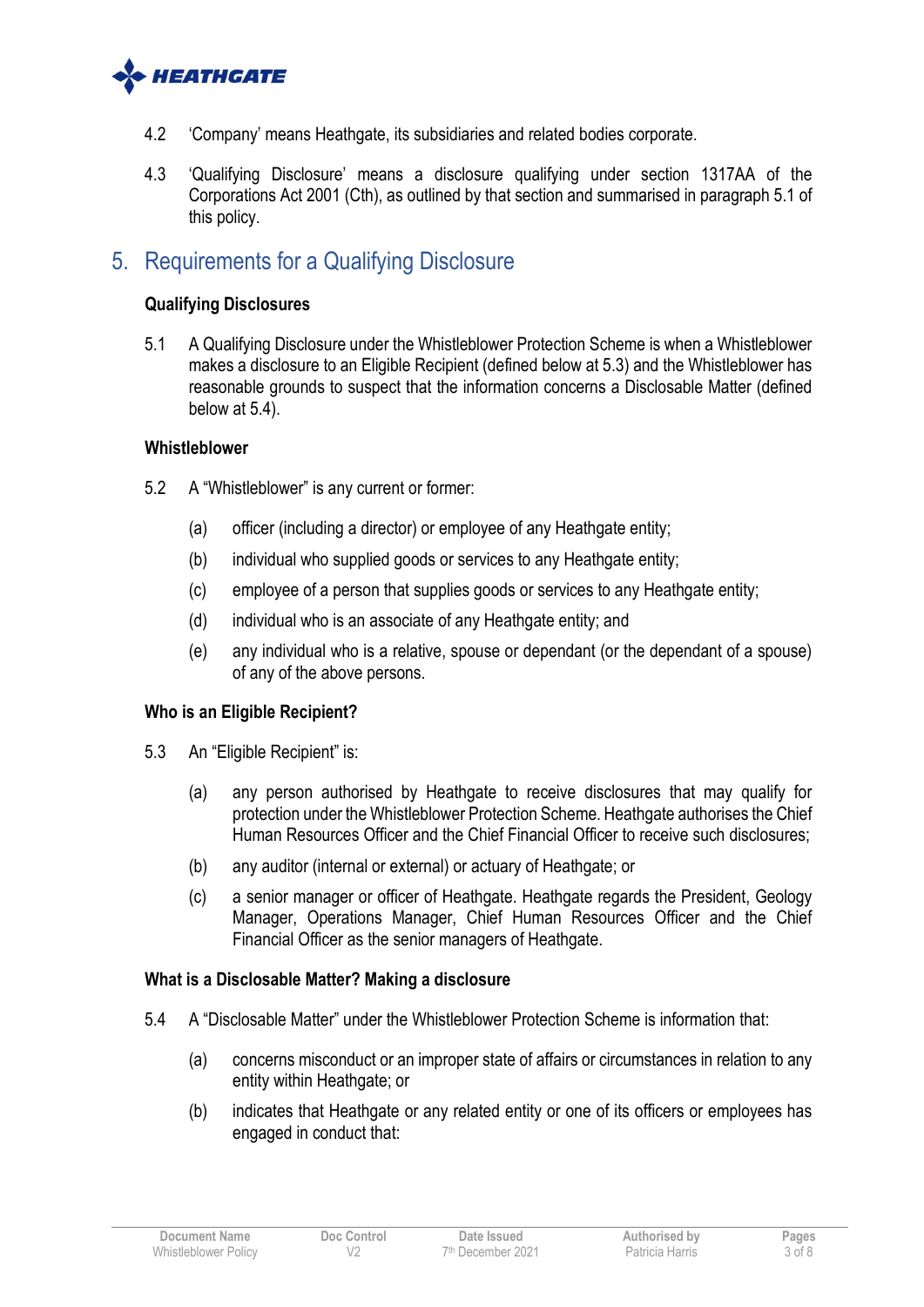

- i. constitutes an offence against the Corporations Act 2001 (Cth), ASIC Act, Banking Act 1959, Financial Sector (Collection of Data) Act 2001, Insurance Act 1973, Life Insurance Act 1995, National Consumer Credit Protection Act 2009, Superannuation Industry (Supervision) Act 1993, and any instrument made under these Acts;
- ii. constitutes an offence against other Commonwealth legislation that is punishable by imprisonment for 12 months or more; or
- iii. represents a danger to the public or the financial system.

Examples of what may be a Disclosable Matter include a breach of any legal or regulatory requirement, or other Heathgate Policy, including, for example:

- (a) fraud;
- (b) negligence;
- (c) breach of duty or trust;
- (d) default;
- (e) criminal offences;
- (f) failure to comply with any legal obligation;
- (g) unfair or unethical dealing with a customer, supplier or agent of Heathgate;
- (h) corrupt conduct;
- (i) modern slavery or human rights abuses;
- (j) risk to the health or safety of any person;
- (k) unethical conduct;
- (l) any deliberate concealment relating to the above.
- 5.5 As a general rule disclosures that concern personal work-related grievances do not qualify for protection under the Whistleblower Protection Scheme.
- 5.6 A disclosure will concern a personal work-related grievance of the discloser if the information:
	- (a) concerns a grievance about any matter in relation to the discloser's employment, or former employment, having or tending to have implications for the discloser personally; and
	- (b) does not have significant implications for Heathgate that do not relate the discloser; and
	- (c) does not concern conduct that:
		- i. is an alleged contravention of the Corporations Act 2001 (Cth), ASIC Act, Banking Act 1959, Financial Sector (Collection of Data) Act 2001, Insurance Act 1973, Life Insurance Act 1995, National Consumer Credit Protection Act 2009, Superannuation Industry (Supervision) Act 1993, and any instrument made under these Acts; or
		- ii. is an offence against another law of the Commonwealth, which is punishable by imprisonment of 12 months or more; or
		- iii. represents a danger to the public or financial system.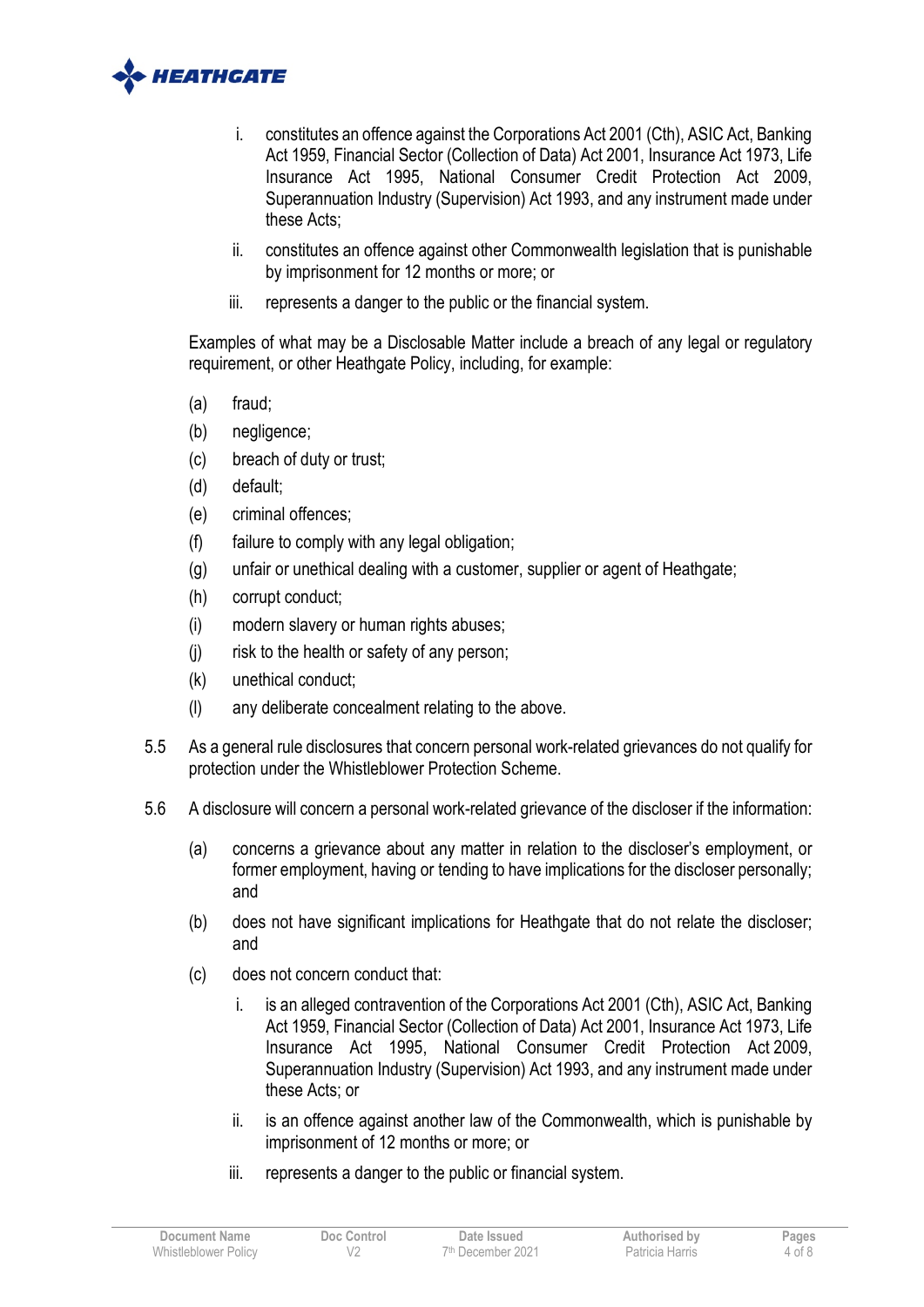

- 5.7 Examples of disclosures regarding personal work-related grievances that may not qualify for protection include:
	- (a) an interpersonal conflict between the discloser and another employee;
	- (b) a decision relating to the engagement, transfer or promotion of the discloser;
	- (c) a decision relating to the terms and conditions of engagement of the discloser; or
	- (d) a decision to suspend or terminate the engagement of the discloser, or otherwise discipline the discloser.
- 5.8 Disclosures about personal-work related grievances that do not qualify for protection under the Whistleblower Protection Scheme will generally be dealt with under Heathgate's Grievance and Dispute Resolution Procedure and not as Disclosable Matters.
- 5.9 Whilst disclosures can be made to any Eligible Recipient, to enable the efficient investigation of the Disclosable Matter, Heathgate encourages Whistleblowers who have reasonable grounds to suspect a Disclosable Matter to make a disclosure by emailing either:
	- (a) DislosuretoHeadHR@heathgate.com.au
	- or,
	- (b) DisclosuretoCFO@heathgate.com.au
- 5.10 It is preferred that Whistleblowers identify themselves when making a disclosure, as this greatly assists the investigation process. However, Whistleblowers may choose to make their disclosure anonymously. In these circumstances the protections under the Whistleblower Protection Scheme still apply.

Ideally, the Whistleblower should provide sufficient information to allow the matter to be properly investigated and Heathgate encourages the Whistleblower to provide an anonymous email address through which additional questions can be asked and information provided.

#### **Investigation of a Disclosable Matter**

- 5.11 Upon receipt of a Qualifying Disclosure, the Chief Human Resources Officer is responsible for ensuring that the matter is investigated as appropriate. (If the Qualifying Disclosure pertains primarily to the Chief Human Resources Officer, the investigation will been overseen by the Chief Financial Contract Contract Contract Contract Contract Contract Contract Contract Contract Contract Contract Contract Contract Contract Contract Contract Contract Contract Contract Contract Contract Contract Contract Contr This includes:
	- (a) deciding on the need for an investigation;
	- (b) appointing an Investigation Officer (this may need an external appointment where appropriate); and
	- (c) receiving timely updates as to the progress and completion of investigations.
- 5.12 An investigation will generally involve making inquiries and collecting evidence for the purpose of assessing whether the Qualifying Disclosure can be substantiated.
- 5.13 Heathgate employees about whom disclosures are made will generally be given an opportunity to respond to the relevant allegations made in the Qualifying Disclosure.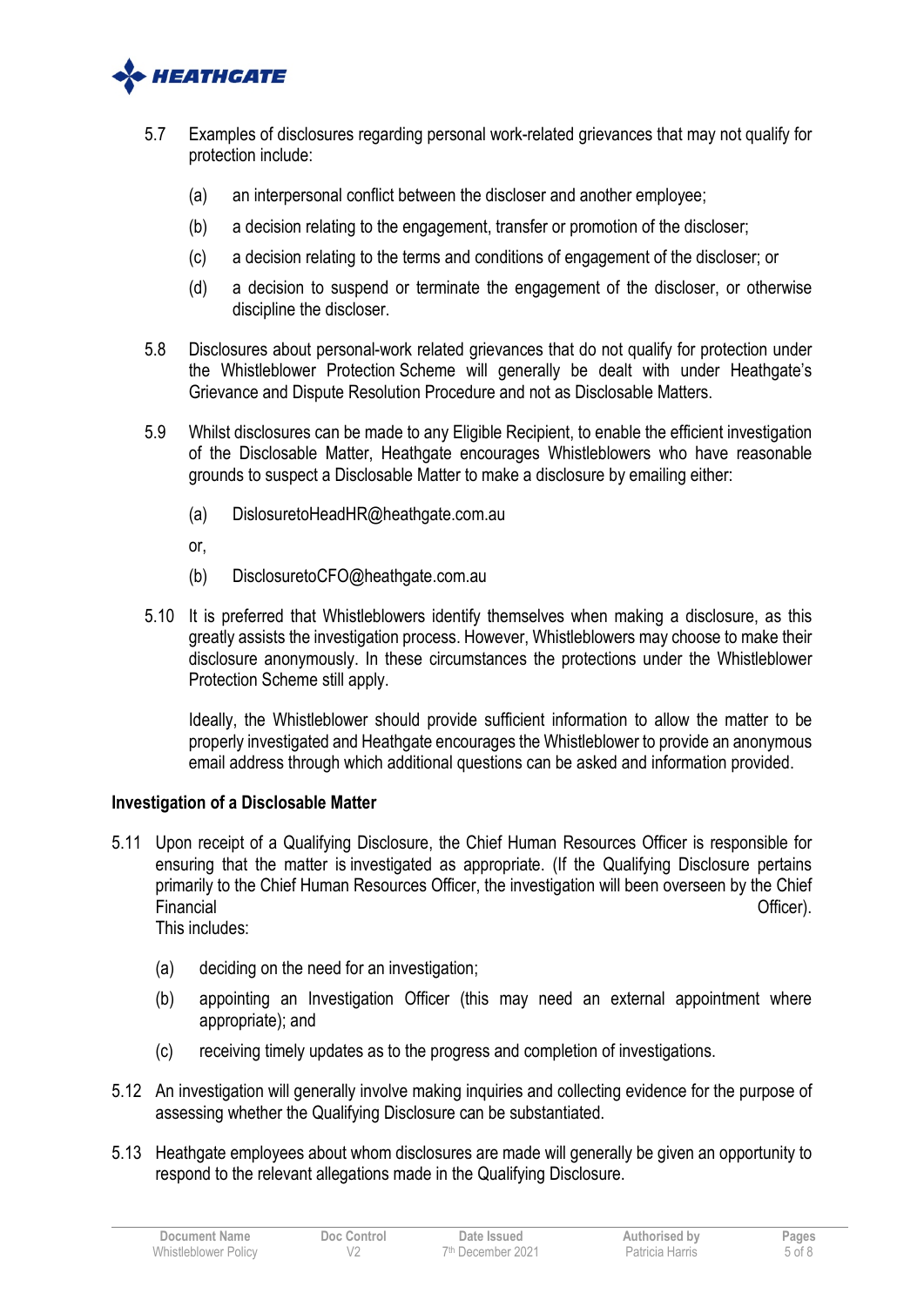

# 6. Protections

#### **Immunities**

- 6.1 A Whistleblower will not be subject to criminal, civil or administrative liability (including disciplinary action) by Heathgate for making a Qualifying Disclosure.
- 6.2 No contractual or other remedy or right may be enforced or exercised against the Whistleblower on the basis of the Qualifying Disclosure.
- 6.3 Whistleblowers who make some types of Qualifying Disclosures are also provided immunities to ensure that information they disclose is not admissible in evidence against them in criminal proceedings or in proceedings for the imposition of a penalty, other than proceedings in respect of the falsity of the information.
- 6.4 Except as provided for by 6.3, the fact that someone has made a Qualifying Disclosure does not prevent them from being subject to any civil, criminal or administrative liability for conduct of the person revealed by the disclosure.

#### **Confidentiality**

- 6.5 Under the Whistleblower Protection Scheme, Whistleblowers making a Qualifying Disclosure are protected by the requirement that their identity, and information that may lead to their identification, must be kept confidential, and subject to relevant exceptions outlined below.
- 6.6 Exceptions to this are disclosures to ASIC, the Australian Federal Police, a legal practitioner for the purpose of obtaining advice about the application of the Whistleblower protections or made with the consent of the eligible Whistleblower.
- 6.7 The Whistleblower's identity and information which is likely to lead to the identification of the discloser can also be provided to any Commonwealth or State authority for the purpose of assisting the authority in the performance of its functions or duties. This includes, but is not limited to, the police in a relevant State or Territory, the Civil Aviation Safety Authority or other authorities.
- 6.8 It is also permissible to disclose information which could lead to the identification of the discloser if the disclosure is reasonably necessary for the purpose of investigating the matter, if all reasonable steps are taken to reduce the risk that the discloser will be identified as a result of the information being disclosed.
- 6.9 Breach of these confidentiality protections regarding the discloser's identity and information likely to lead to the identification of the discloser is a criminal offence and may be the subject of criminal, civil and disciplinary proceedings.
- 6.10 The Eligible Recipient and any appointed Investigation Officer must ensure that all relevant files and documents are kept secure.
- 6.11 Whistleblowers are protected under the Whistleblower Protection Scheme from victimisation and suffering any Detriment by reason of the Qualifying Disclosure. It is unlawful for a person to engage in conduct against another person that causes, or will cause Detriment in circumstances where the person believes or suspects that the other person or any other person made, may have made, proposes to make or could make a Qualifying Disclosure.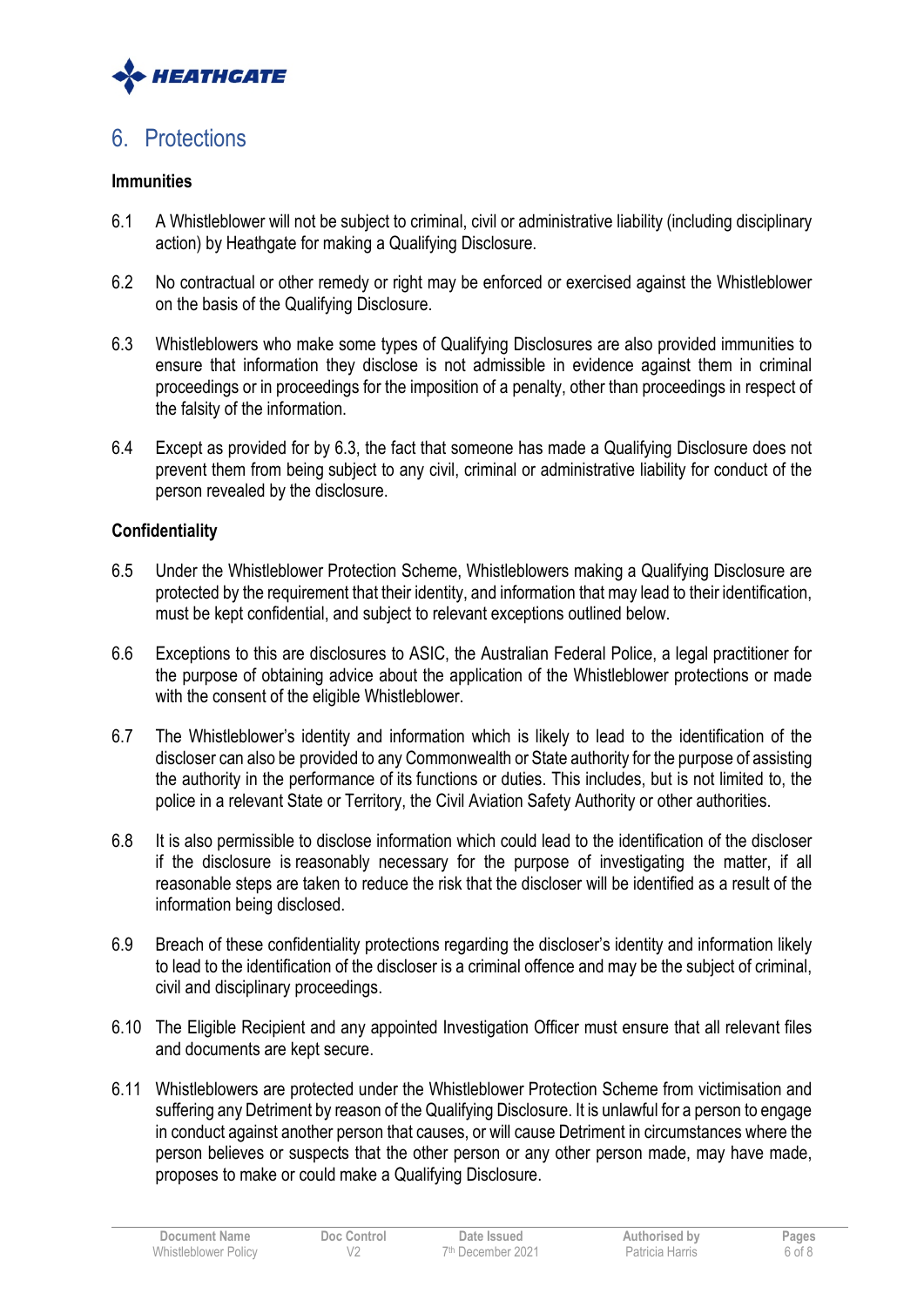

- 6.12 Threats of Detriment are also unlawful.
- 6.13 Employees of Heathgate found to have engaged in detrimental conduct on this basis will be subject to disciplinary action. Any person that engages in detrimental conduct may also be subject to civil and criminal liability (including imprisonment) under the Whistleblower Protection Scheme.
- 6.14 If any person becomes aware of detrimental conduct occurring, they should report this to the Chief Human Resources Officer or the Chief Financial Officer.
- 7. Roles and Responsibilities Employees of Heathgate and Whistleblowers
- 7.1 If a Whistleblower becomes concerned about possible illegal, unethical or otherwise improper conduct that they think is not being properly handled within Heathgate, it is critical that they take steps to advise Heathgate through this Whistleblower Policy.

#### **Whistleblower Protection Officer (WPO)**

7.2 The WPO is responsible for taking, where practicable, whatever reasonable action is required to ensure that the Whistleblower is protected from detriment. This will be the Chief Human Resources Officer or, if the Qualifying Disclosure pertains primarily to the Chief Human Resources Officer, the investigation will be overseen by the Chief Financial Officer.

#### **Investigation Officer**

7.3 The Investigation Officer has responsibility for conducting an investigation into a qualifying disclosure received from a Whistleblower. The Investigation Officer will not be the same person as the WPO.

#### **Interpretation of this Policy**

7.4 Any questions in relation to the interpretation of the Whistleblower Policy documents should be forwarded to the Chief Human Resources Officer.

### 8. Compliance Breaches

- 8.1 A breach of the protections provided under the Whistleblower Protection Scheme will be treated as a serious disciplinary matter.
- 8.2 False reports can have significant effects on the reputations of Heathgate employees and would also cause considerable waste of time and effort. Accordingly, any deliberately false disclosures under the Whistleblower Policy will be treated as a serious disciplinary matter.

## 9. Administration

#### **Review and Updates**

9.1 The Policy owner (Chief Human Resources Officer) will review and update this Policy document as required to maintain currency.